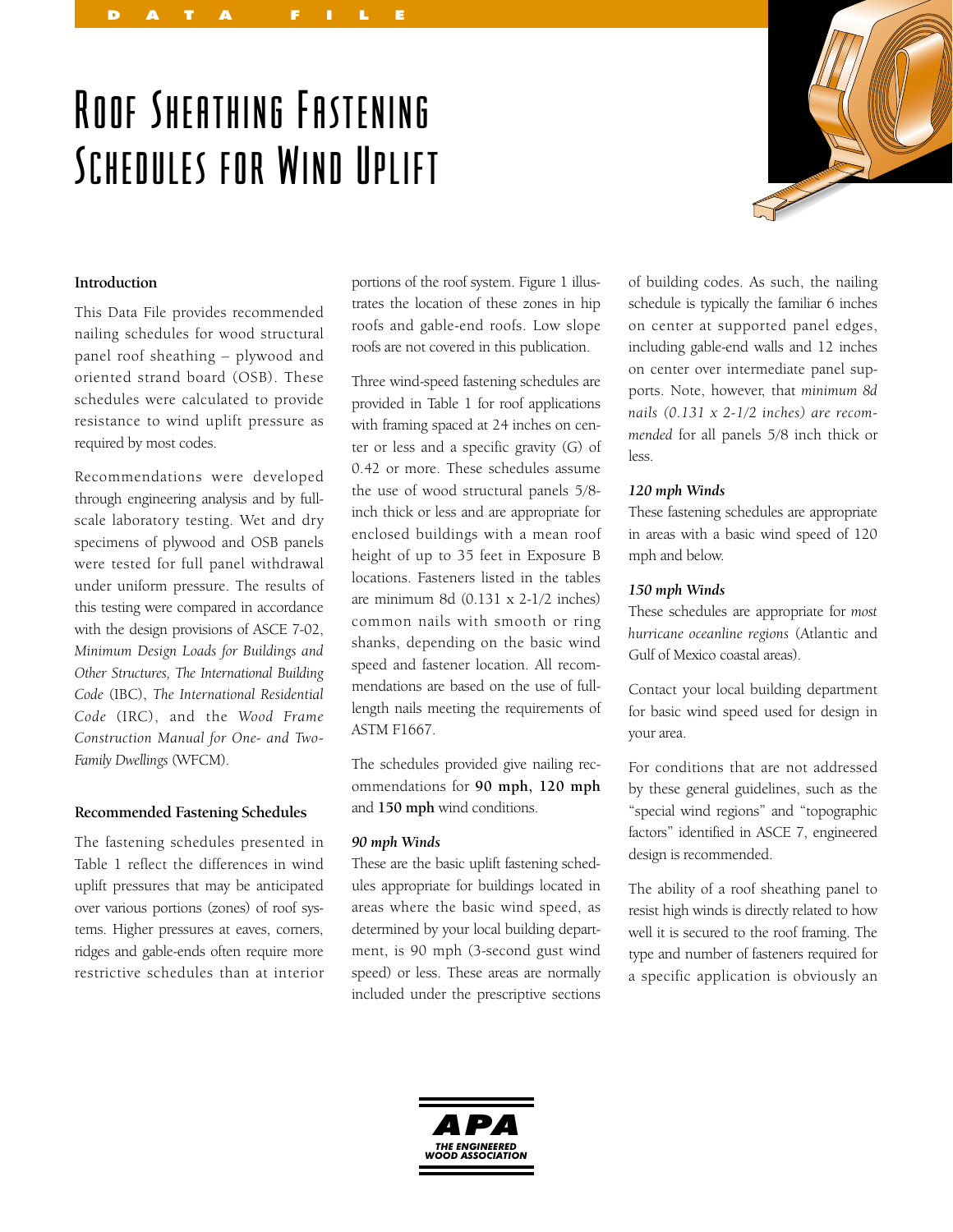#### TABLE 1

#### ROOF SHEATHING FASTENING SCHEDULEa,b,c,d,e

8d Common (0.131 x 2-1/2 inches) or Ring-Shank (0.135 x 2-1/2 inches) (Except Where Noted) for Exposure B, Enclosed Buildings, Roof Framing Spaced 24 inches o.c. or Less

| Wind<br><b>Velocity</b><br>(3-Second<br>Gust) | Panel<br>Location <sup>i</sup>   | <b>Roof Fastening Zone</b>                   |              |    |                                                            |                     |   |
|-----------------------------------------------|----------------------------------|----------------------------------------------|--------------|----|------------------------------------------------------------|---------------------|---|
|                                               |                                  | Main<br>Roof                                 |              |    | Sheathing-to-Gable-<br><b>End-Wall Framing<sup>g</sup></b> | Overhang<br>(eaves) |   |
|                                               |                                  |                                              | $\mathbf{2}$ | 3  | $\mathbf{2}$<br>3                                          | $\mathbf{2}$        | 3 |
|                                               |                                  | <b>Fastening Schedule (inches on center)</b> |              |    |                                                            |                     |   |
| $150$ mph <sup>f,g</sup>                      | Supported panel<br>end and edges | 6                                            |              | 66 | 3 <sup>h</sup>                                             | 6                   | 6 |
|                                               | Panel field                      | 6                                            | 4 3          |    |                                                            | 4                   | 3 |
| $120$ mph <sup>f,g</sup>                      | Supported panel<br>end and edges | 6                                            | 6            | 6  | 3                                                          | 6                   | 6 |
|                                               | Panel field                      | 12                                           |              | 64 |                                                            | 6                   | 4 |
| 90 mph                                        | Supported panel<br>end and edges | 6                                            |              | 66 | 6                                                          | 6                   | 6 |
|                                               | Panel field                      |                                              | 12 12        | 6  |                                                            | 6                   | 6 |

a. Specific gravity (G) of lumber and panels shall be 0.42 or greater.

b. For Exposure B and a 2-foot overhang.

c. For median roof height 35 feet or less.

d. Gable wall height of 8 feet or less from top floor ceiling to roof peak.

- e. Provide adequate uplift hardware at truss-to-wall connections. Such connections are beyond the scope of this publication.
- f. When wind speed is 110 mph or greater and when median roof height is between 25 and 35 feet, use 8d ring-shank nails (0.135 x  $2$ -1/2 inches) within 48 inches of gable end walls. (IRC Table R602.3(1), footnote f)
- g. When wind speed is 100 mph or greater, block panel edges perpendicular to gable-end-wall framing members in the first two bays of framing. Blocking shall be spaced a maximum of 4 feet o.c. (*Wood Frame Construction Manual,* Section 3.5.5)
- h. 10d ring-shank nails (0.148 x 3 inches).
- i. Blocking not required.

important consideration. Another important consideration is the wood species of the roof framing members into which the sheathing fasteners are driven. Wood of more dense species such as Douglas-fir or southern pine provides greater nail withdrawal resistance and significantly improves the performance of the sheathing nailing.

Another consideration relates to the condition of the building envelope during the high wind event. If the building envelope remains intact during the storm, the destructive forces of the wind are considerably less than experienced if a large window, sliding glass door or garage door is breached, or if there are permanent openings. Breaching of the building envelope **can** be prevented by the use of impactresistant glazing or shutters.

Generally speaking, well designed and installed shutter systems are intended to keep the building envelope intact during high wind conditions. In addition to maintaining the building envelope intact and lowering the wind forces on the structure, shutters also serve to protect the interior of the building from water damage caused by failed doors and glass.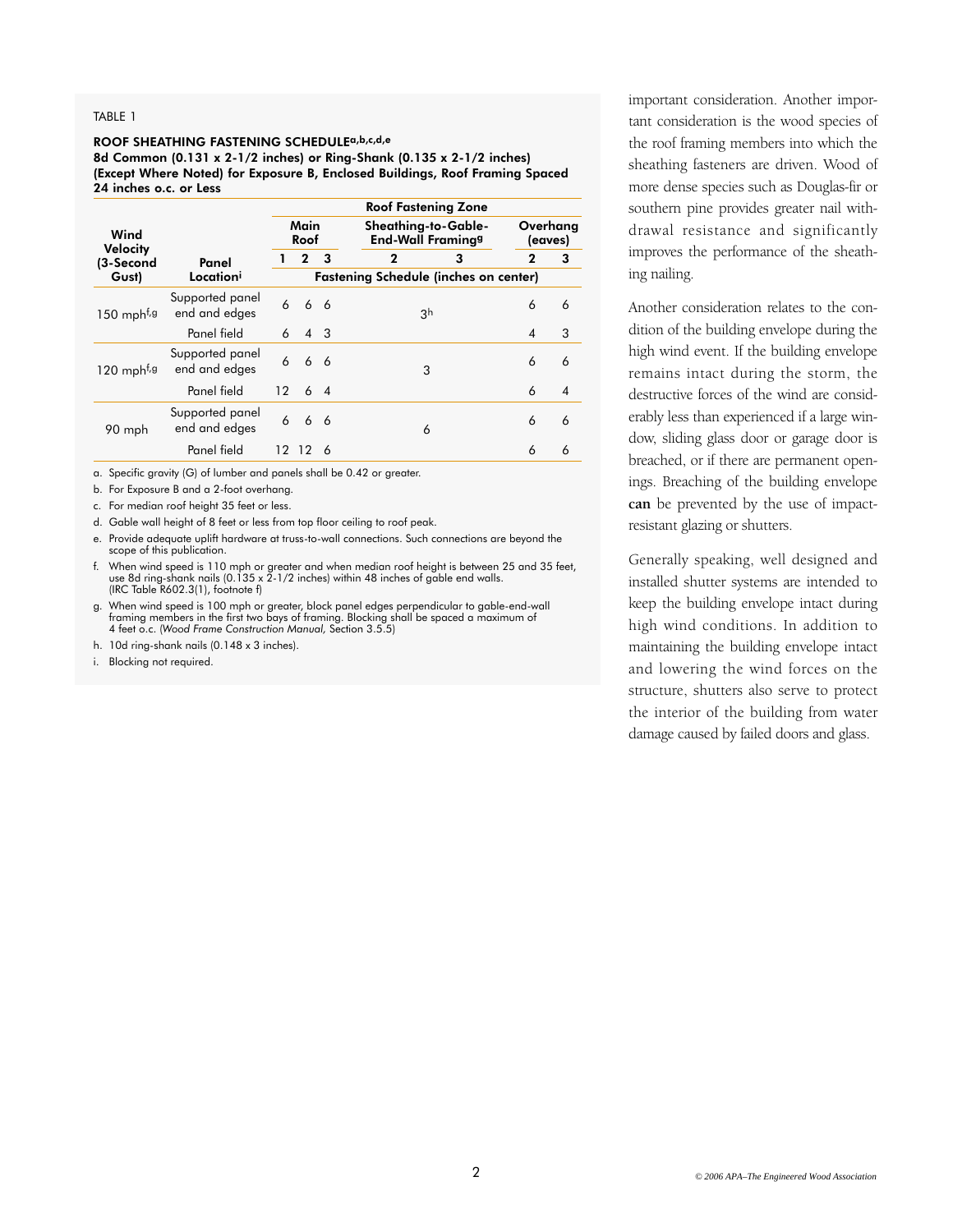#### FIGURE 1

#### ROOF FASTENING ZONES FOR WIND UPLIFT

Zones 1, 2 and 3 shown below indicate areas of the roof that may have different fastening requirements.



Distance a = 4 ft in most cases (10% of least building width or 0.4 times building height, whichever is smaller, but not less than either 4%<br>of least building width or 3 ft).